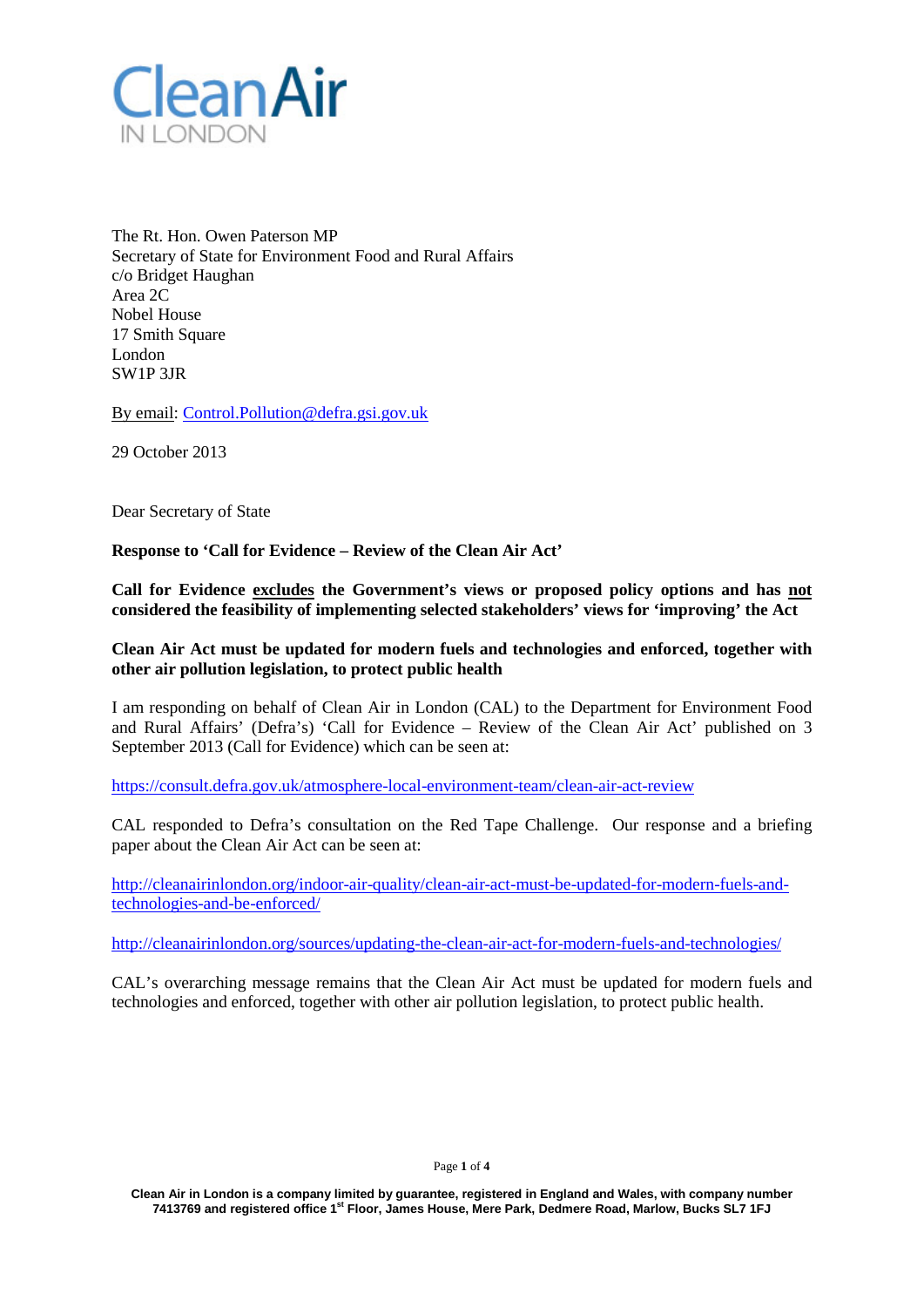

## **Call for Evidence**

CAL notes statements and assurances in the Call for Evidence including:

• *The UK is compliant with the limit values for PM10 and the target value for PM2.5, but future objectives for PM2.5 including the National Exposure Reduction Target may be more challenging to meet. The continued control of small scale combustion may be important for achieving this target. The UK also has some localised areas of exceedance of the target value for polycyclic aromatic hydrocarbons (PAHs), mainly associated with industry.*

*The [Clean Air Act] CAA therefore helps control emissions from combustion which is important for meeting national emission reduction commitments as well as for ambient air quality. The 2012 Assessment of the effectiveness of Clean Air Act measures showed the effectiveness of Smoke Control Areas in controlling ambient levels of PAHs, PM2.5 and PM10. Without the Clean Air Act measures it is likely that concentrations of these pollutants would be higher and this could worsen the compliance situation with the relevant limit and target values.* 

*The UK, like many other member states, continues to have exceedances of NO<sub>2</sub> <i>limit values in urban areas close to the roadside. Whilst the CAA's primary focus is on particulates, the provisions on Chimney Heights also ensure that local impacts of NOx and other pollutants are controlled by ensuring adequate dispersion from small combustion sources. This can also assist in the control of NO2 hotspots and therefore help local authorities and Defra, achieve UK objectives and EU Limits.* Page 3

- *Maintaining the quality of environmental regulations: Helping local authorities meet air quality limits by developing better not weaker rules*. Page 5
- *Further analysis of EU air quality initiatives and the results from this Call for Evidence will then be assessed to inform the scope of the review and allow better understanding of future CAA requirements.* Page 8

CAL notes also that the Call for Evidence *"outlines selected stakeholders' views for improving the Act. Note that these are not Government views or proposed policy options and the feasibility of their implementation has not been considered"* (page 1).

In CAL's opinion it is particularly feeble of Defra to launch a Call for Evidence that excludes the Government's views or proposed policy options and which has not considered the feasibility of implementing selected stakeholders' views.

## **Response**

CAL brings to your attention the following issues relevant to this Call for Evidence:

1. **Outdoor air pollution is carcinogenic**: The World Health Organisation (WHO) classified outdoor air pollution and particulate matter as carcinogenic to humans on 17 October 2013: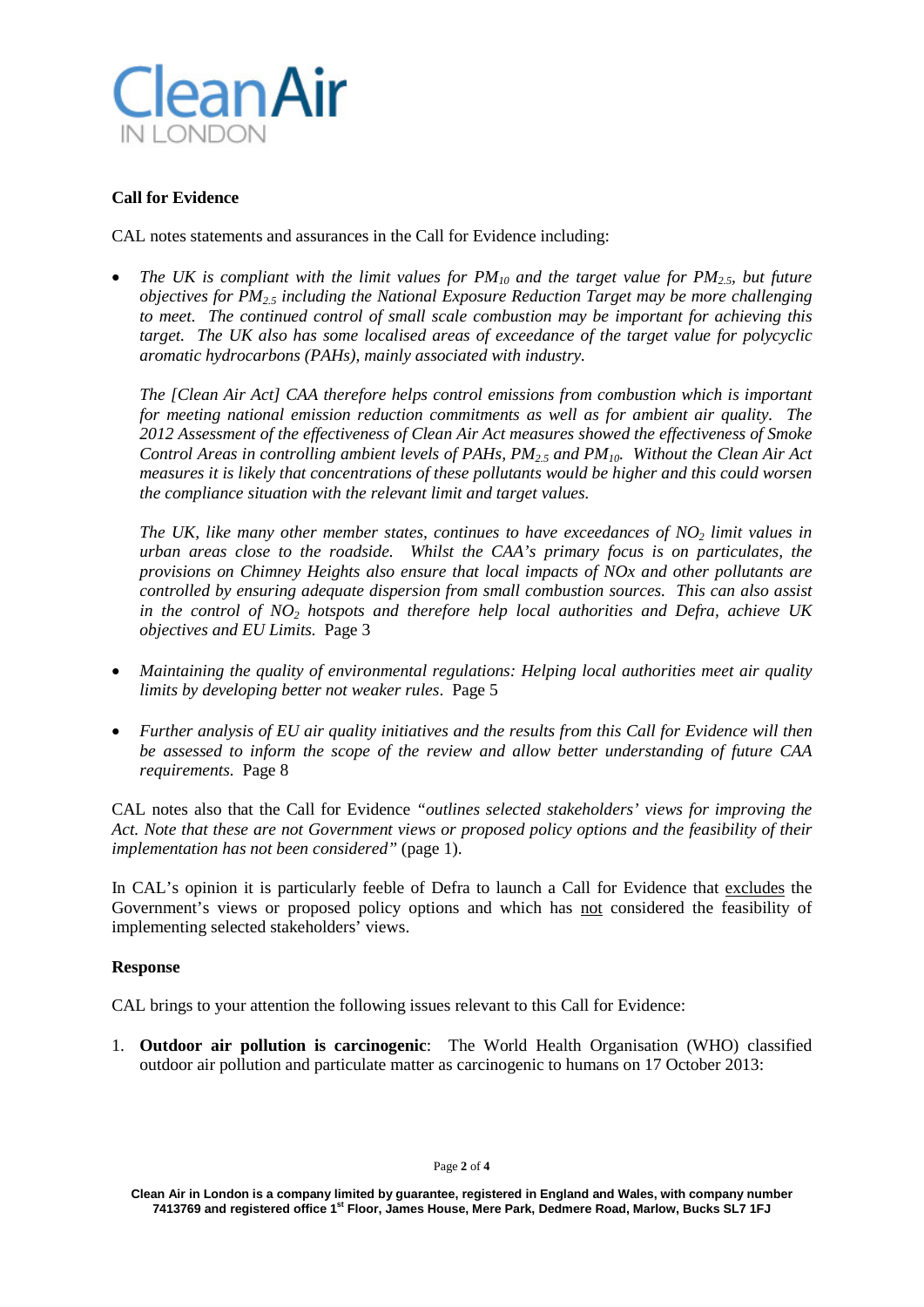

[http://www.iarc.fr/en/media-centre/iarcnews/pdf/pr221\\_E.pdf](http://www.iarc.fr/en/media-centre/iarcnews/pdf/pr221_E.pdf)

The WHO classified diesel exhaust as carcinogenic for humans on 12 June 2012:

[http://www.iarc.fr/en/media-centre/pr/2012/pdfs/pr213\\_E.pdf](http://www.iarc.fr/en/media-centre/pr/2012/pdfs/pr213_E.pdf)

This decision by the WHO creates a paradigm shift in the true sense of the words. It means there is no 'silver bullet' solution to tackle outdoor air pollution. Instead, we must all work together to tackle all aspects of air pollution.

Please see also the WHO's REVIHAAP report from earlier this year:

[http://www.euro.who.int/en/health-topics/environment-and-health/air](http://www.euro.who.int/en/health-topics/environment-and-health/air-quality/publications/2013/review-of-evidence-on-health-aspects-of-air-pollution-revihaap-project-final-technical-report)[quality/publications/2013/review-of-evidence-on-health-aspects-of-air-pollution-revihaap-project](http://www.euro.who.int/en/health-topics/environment-and-health/air-quality/publications/2013/review-of-evidence-on-health-aspects-of-air-pollution-revihaap-project-final-technical-report)[final-technical-report](http://www.euro.who.int/en/health-topics/environment-and-health/air-quality/publications/2013/review-of-evidence-on-health-aspects-of-air-pollution-revihaap-project-final-technical-report)

2. **Control of emissions in cities**: Our response to a recent consultation by the Mayor of London on 'Air Quality Neutral' raised serious concerns about the need to control emissions in cities:

<http://cleanairinlondon.org/legal/mayor-takes-five-backward-steps-from-his-own-london-plan/>

The Mayor's consultation highlighted particularly the dangers of allowing the more polluting technologies and/or fuels in cities e.g. biomass, diesel etc. Please consider also responses to the Mayor's current consultation on 'The control of dust and emissions during construction and demolition' e.g. non-road mobile machinery.

3. **Directive 2008/50/EC**: CAL's lodged a formal three-part complaint with the European Commission about the removal of the M4 bus lane including without any mitigation of worsened air pollution:

<http://cleanairinlondon.org/legal/government-treats-limit-values-with-contempt-by-m4-bus-lane/>

The removal of the M4 bus lane highlights the need *inter alia* to: comply with Directive 2008/50/EC; ensure limit values are not exceeded once attained; and ensure air pollution is not worsened when limit values are exceeded.

It is clear from the Call for Evidence that weakening the Clean Air Act would cause breaches of Directive 2008/50/EC.

4. **'Year of Air'**: The European Commission's emissions reduction package for the 'Year of Air' will be presented soon:

[http://europa.eu/rapid/press-release\\_SPEECH-13-822\\_en.htm](http://europa.eu/rapid/press-release_SPEECH-13-822_en.htm)

[http://cleanairinlondon.org/ai1ec\\_event/closing-conference-european-year-of](http://cleanairinlondon.org/ai1ec_event/closing-conference-european-year-of-air/?instance_id=139)[air/?instance\\_id=139](http://cleanairinlondon.org/ai1ec_event/closing-conference-european-year-of-air/?instance_id=139)

**Clean Air in London is a company limited by guarantee, registered in England and Wales, with company number 7413769 and registered office 1st Floor, James House, Mere Park, Dedmere Road, Marlow, Bucks SL7 1FJ**